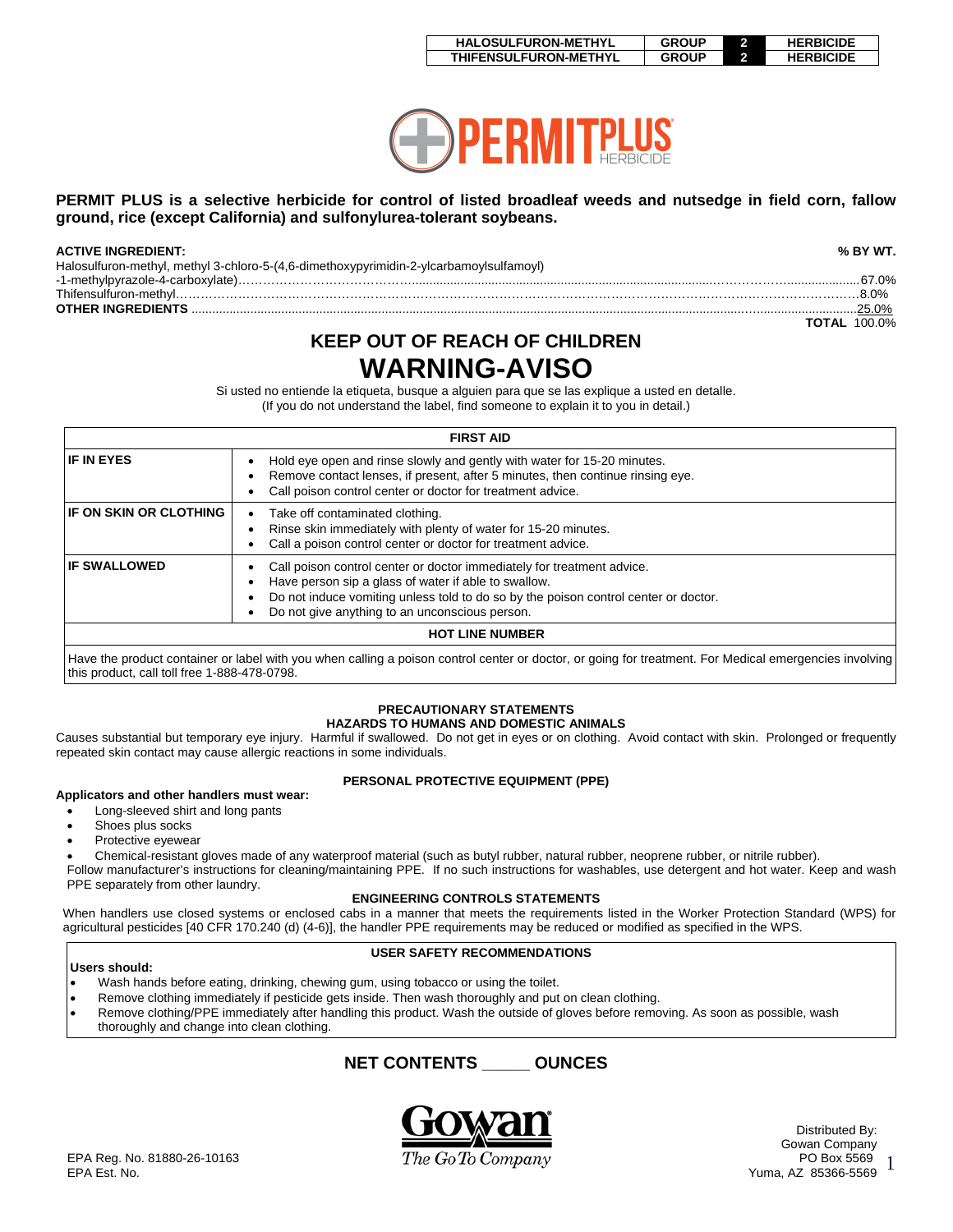## **ENVIRONMENTAL HAZARD SECTION OF PRECAUTIONARY STATEMENTS**

## **GROUNDWATER ADVISORY**

Halosulfuron-methyl is known to leach through soil into groundwater under certain conditions as a result of label use. This chemical may leach into groundwater if used in areas where soils are permeable, particularly where the water table is shallow.

## **SURFACE WATER ADVISORY**

This product may impact surface water quality due to runoff of rain water. This is especially true for poorly draining soils and soils with shallow ground water. This product is classified as having high potential for reaching surface water via runoff for several months or more after application. A level, wellmaintained vegetative buffer strip between areas to which this product is applied and surface water features such as ponds, streams, and springs will reduce the potential loading of halosulfuron-methyl from runoff water and sediment. Runoff of this product will be reduced by avoiding applications when rainfall or irrigation is expected to occur within 48 hours.

#### **WINDBLOWN SOIL PARTICLES**

PERMIT PLUS has the potential to move off-site due to wind erosion. Soils that are subject to wind erosion usually have a high silt and/or fine to very fine sand fractions and low organic matter. Other factors which can affect the movement of windblown soil include the intensity and direction of prevailing winds, vegetative cover, site slope, rainfall, and drainage patterns. Avoid applying PERMIT PLUS if prevailing local conditions may be expected to result in off-site movement.

#### **NON-TARGET ORGANISM ADVISORY**

This product is toxic to plants and may adversely impact the forage and habitat of non-target organisms, including pollinators, in areas adjacent to the treated area. Protect the forage and habitat of non-target organisms by minimizing spray drift. For further guidance and instructions on how to minimize spray drift, refer to the Spray Drift Management section of this label.

#### **PHYSICAL AND CHEMICAL HAZARDS**

Do not mix or allow coming in contact with water. Hazardous chemical reaction may occur.

## **DIRECTIONS FOR USE**

It is a violation of Federal law to use this product in a manner inconsistent with its labeling. This product must only be used in accordance with the Directions for Use on this label or in separately published Gowan Company Supplemental Labeling.

Do not apply this product in a way that will contact workers or other persons, either directly or through drift. Only protected handlers may be in the area during application. For any requirements specific to your State or Tribe, consult the agency responsible for pesticide regulation.

## **AGRICULTURAL USE REQUIREMENTS**

Use this product only in accordance with its labeling and with the Worker Protection Standard, 40 CFR Part 170. This standard contains requirements for the protection of agricultural workers on farms, forests, nurseries, and greenhouses, and handlers of agricultural pesticides. It contains requirements for training, decontamination, notification and emergency assistance. It also contains specific instructions and exceptions pertaining to the statements on this label about personal protective equipment (PPE) and restricted-entry interval. The requirements in this box only apply to uses of this product that are covered by the Worker Protection Standard.

**Do not enter or allow worker entry into treated areas during the restricted entry interval (REI) of 12 hours.** 

PPE required for early entry to treated areas that is permitted under the Worker Protection Standard and that involves contact with anything that has been treated, such as plants, soil, or water is:

- Coveralls
- Shoes plus socks
- Chemical-resistant gloves, such as nitrile rubber, neoprene rubber or polyethylene.

## **PRODUCT INFORMATION**

PERMIT PLUS is a Water Dispersible Granule (WDG) formulation that selectively controls certain broadleaf weeds and nutsedges in selected crops. PERMIT PLUS is effective both preemergence and postemergence. PERMIT PLUS can be absorbed through roots, shoots and foliage and is translocated within the plant. The level of weed control following PERMIT PLUS application is dependent upon application rate, weed species, size at application time, and growing conditions. Heavy infestations should be treated early before the weeds become too competitive with the crop. Where allowed, sequential applications may be required to control later weed flushes. Soon after PERMIT PLUS is applied, growth of susceptible weeds is inhibited, and susceptible weeds are no longer competitive with the crop. Following growth inhibition, the leaves and growing points begin to discolor. Complete control typically occurs within 7 - 14 days depending on the weed size, species and growing conditions.

## **WEED RESISTANCE STATEMENT**

PERMIT PLUS contains Group 2 herbicides. Any weed population may contain or develop plants naturally resistant to Group 2 herbicides. Weed species with acquired resistance to Group 2 herbicides may eventually dominate the weed population if Group 2 herbicides are used repeatedly in the same field or in successive years as the primary method of control for targeted species. This may result in partial or total loss of control of those species by PERMIT PLUS or other Group 2 herbicides.

Suspected herbicide-resistant weeds may be identified by these indicators:

- Failure to control a weed species normally controlled by the herbicide at the dose applied, especially if control is achieved on adjacent weeds;
- A spreading patch of non-controlled plants of a particular weed species; and
- Surviving plants mixed with controlled individuals of the same species.

To delay herbicide resistance consider:

- Avoiding the consecutive use of PERMIT PLUS or other target site of action Group 2 herbicides that have a similar target site of action, on the same weed species.
- Using tank mixtures or premixes with herbicides from different target site of action groups as long as the involved products are all registered for the same use, have different sites of action, and are both effective at the tank mix or prepack rate on the weed(s) of concern.
- Basing herbicide use on a comprehensive IPM program.
- Monitoring treated weed populations for loss of field efficacy.
	- Fields should be scouted prior to application to identify the weed species present and their growth stage to determine if the intended application will be effective.
	- Fields should be scouted after application to verify that the treatment was effective.
- Contacting your local extension specialist, certified crop advisors, and/or manufacturer for herbicide resistance management and/or integrated weed management recommendations for specific crops and resistant weed biotypes.

For further information or to report suspected resistance, you may contact Gowan Company at 1-800-883-1844.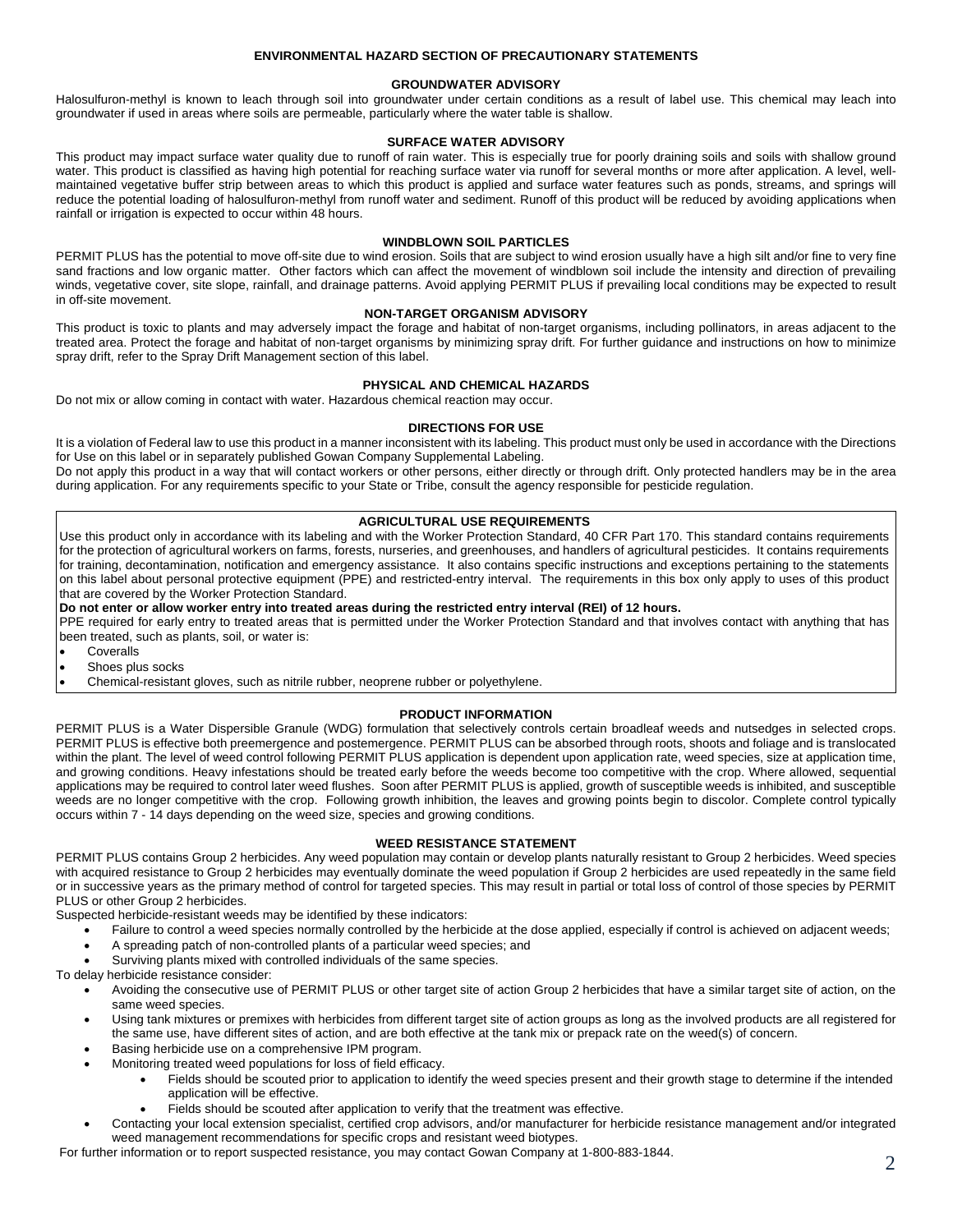## **APPLICATION EQUIPMENT AND INSTRUCTIONS**

Applications may be made by ground or aerial equipment to healthy, actively growing weeds. For best results, avoid applications when weeds are under stress due to weather, disease, insect damage, or combinations of these factors. PERMIT PLUS Herbicide is rainfast after 4 hours; rainfall or irrigation occurring within 4 hours after application may reduce effectiveness.

Thoroughly clean application equipment prior to mixing PERMIT PLUS Herbicide spray solutions, after PERMIT PLUS Herbicide use, and prior to spraying a crop other than those listed on the label. Refer to the "SPRAYER TANK CLEANOUT" section of the label for more detailed information.

## **Ground Applications:**

Apply PERMIT PLUS uniformly with properly calibrated ground equipment in 10 or more gallons of water per acre. Other common carrier solutions may be used for directed applications as long as spray contact with crop foliage is avoided. Select spray volumes that ensure thorough and uniform weed coverage.

## **Aerial Applications:**

This product is limited to ground application only in the State of New York. Do not apply by air in this state.

Apply this product or approved tank mixtures with properly calibrated equipment in 3 - 15 gallons of water per acre.

## **SPRAY DRIFT**

## Ground Boom Applications:

- Apply with the nozzle height recommended by the manufacturer, but no more than 3 feet above the ground or crop canopy unless making a turf, pasture, or rangeland application, in which case applicators may apply with a nozzle height no more than 4 feet above the ground.
- For applications prior to the emergence of crops and target weeds, applicators are required to use a Coarse or coarser droplet size (ASABE S572.1).
- For all other applications, applicators are required to use a Medium or coarser droplet size (ASABE S572.1).
- Do not apply when wind speeds exceed 10 miles per hour at the application site.
- Do not apply during temperature inversions.

#### Aerial Applications:

- Do not release spray at a height greater than 10 ft above the vegetative canopy, unless a greater application height is necessary for pilot safety.
- For applications prior to the emergence of crops and target weeds, applicators are required to use a Coarse or coarser droplet size (ASABE S572.1).
- For all other applications, applicators are required to use a Medium or coarser droplet size (ASABE S572.1).
- The boom length must not exceed 65% of the wingspan for airplanes or 75% of the rotor blade diameter for helicopters.
- Applicators must use 1/2 swath displacement upwind at the downwind edge of the field.
- Nozzles must be oriented so the spray is directed toward the back of the aircraft.
- Do not apply when wind speeds exceed 10 miles per hour at the application site.
- Do not apply during temperature inversions.

## **SPRAY DRIFT ADVISORIES:**

THE APPLICATOR IS RESPONSIBLE FOR AVOIDING OFF-SITE SPRAY DRIFT. BE AWARE OF NEARBY NON-TARGET SITES AND ENVIRONMENTAL CONDITIONS.

## **Importance of droplet size:**

An effective way to reduce spray drift is to apply large droplets. Use the largest droplets that provide target pest control. While applying larger droplets will reduce spray drift, the potential for drift will be greater if applications are made improperly or under unfavorable environmental conditions.

- Controlling Droplet Size Ground Boom
	- Volume Increasing the spray volume so that larger droplets are produced will reduce spray drift. Use the highest practical spray volume for the application. If a greater spray volume is needed, consider using a nozzle with a higher flow rate.
	- Pressure Use the lowest spray pressure recommended for the nozzle to produce the target spray volume and droplet size.
	- Spray Nozzle Use a spray nozzle that is designed for the intended application. Consider using nozzles designed to reduce drift.

## **Controlling Droplet Size - Aircraft**

• Adjust Nozzles - Follow nozzle manufacturers recommendations for setting up nozzles. Generally, to reduce fine droplets, nozzles should be oriented parallel with the airflow in flight.

**BOOM HEIGHT - Ground Boom** - Use the lowest boom height that is compatible with the spray nozzles that will provide uniform coverage. For ground equipment, the boom should remain level with the crop and have minimal bounce.

**RELEASE HEIGHT - Aircraft -** Higher release heights increase the potential for spray drift. When applying aerially to crops, do not release spray at a height greater than 10 ft above the crop canopy, unless a greater application height is necessary for pilot safety.

**SHIELDED SPRAYERS -** Shielding the boom or individual nozzles can reduce spray drift. Consider using shielded sprayers. Verify that the shields are not interfering with the uniform deposition of the spray on the target area.

**TEMPERATURE AND HUMIDITY** - When making applications in hot and dry conditions, use larger droplets to reduce effects of evaporation.

**TEMPERATURE INVERSIONS -** Drift potential is high during a temperature inversion. Temperature inversions are characterized by increasing temperature with altitude and are common on nights with limited cloud cover and light to no wind. The presence of an inversion can be indicated by ground fog or by the movement of smoke from a ground source or an aircraft smoke generator. Smoke that layers and moves laterally in a concentrated cloud (under low wind conditions) indicates an inversion, while smoke that moves upward and rapidly dissipates indicates good vertical air mixing. Avoid applications during temperature inversions.

**WIND -** Drift potential generally increases with wind speed. AVOID APPLICATIONS DURING GUSTY WIND CONDITIONS. Applicators need to be familiar with local wind patterns and terrain that could affect spray drift.

## **Sensitive areas:**

Pesticides should only be applied when the potential for drift to adjacent sensitive areas (e.g., residential areas, bodies of water, known habitat for threatened or endangered species, non-target crops) is minimal (e.g., when wind is blowing away from the sensitive areas).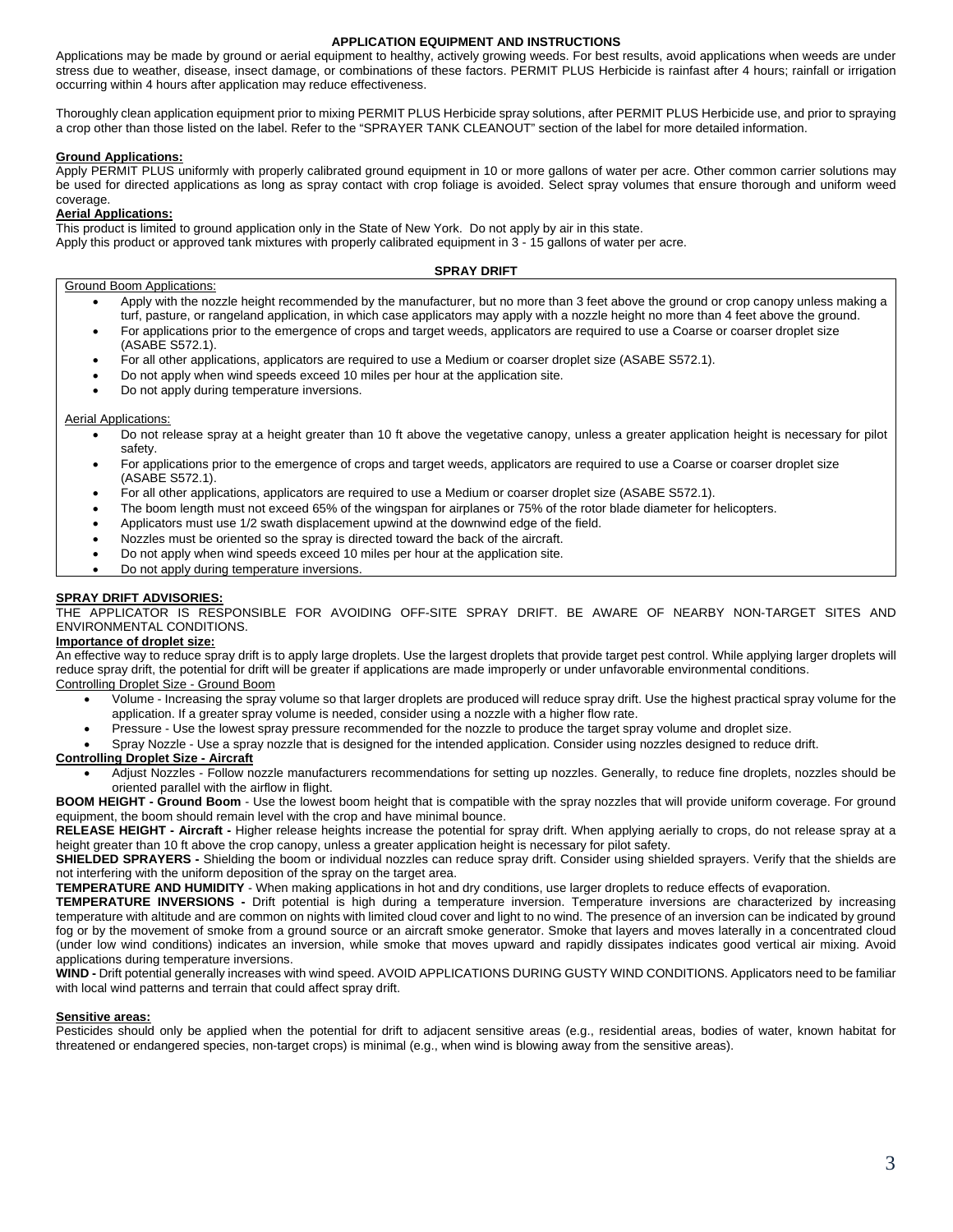#### **MIXING INSTRUCTIONS**

Fill the spray tank with water to about 3/4 of the desired volume and begin agitation. Add the labeled amount of PERMIT PLUS. Add individual formulations to the spray tank in the following sequence:

- 1. Water soluble bags<br>2. Drv flowables
- Dry flowables
- 3. Emulsifiable concentrates<br>4 Drift control additive
- Drift control additive
- 5. Water soluble liquids<br>6. Adjuvants (NIS, COC
- 6. Adjuvants (NIS, COC, MSO)

Complete the filling process while maintaining agitation. Remove the hose from the mixing tank immediately after filling to avoid siphoning back into the carrier source. Spray solutions should be applied within 24 hours after mixing.

## **ADJUVANTS**

**Nonionic Surfactant (NIS)** is required in the PERMIT PLUS spray solution. Use an NIS which is approved by EPA for use on food crops and which contains at least 80% active ingredient. Use NIS at 0.25 - 0.5% v/v concentrations (1 - 2 quarts per 100 gallons of spray solution).

**Crop oil concentrate (COC**) can be used with PERMIT PLUS instead of NIS. Do not use both NIS and COC in the spray mixture. Add COC to the spray mixture at 1% v/v concentration (1 gallon per 100 gallons of spray solution). Use only an EPA approved, high quality petroleum or vegetable based COC which contains at least 14% emulsifiers. Refer to the specific crop use direction and restrictions before adding COC adjuvants to the spray mixture.

**Methylated Seed Oils (MSO**) and MSO based adjuvants can be used with PERMIT PLUS instead of NIS. Do not use both NIS and MSO in the spray mixture. Add MSO to the spray mixture at 1% v/v concentration (1 gallon per 100 gallon of spray solution). Use only an EPA approved high quality MSO. Refer to the specific crop use direction and restrictions before adding MSO or MSO based adjuvants to the spray mixture.

**Nitrogen fertilizer** may be added to the spray solution for postemergent applications to improve the control of certain species. Apply a high quality, granular spray grade ammonium sulfate (AMS) at a rate of 2 - 4 lb/A Use of liquid AMS solution is allowed as long as the use rate selected equates to the amount of actual nitrogen applied in 2 - 4 lb of granular AMS. Another option would be to use liquid nitrogen fertilizer solution (e.g. 28-0-0) at a rate of 2 - 4 qt/A Do not use liquid nitrogen fertilizer solutions or suspensions as the total carrier for postemergence applications or excessive crop injury may occur.

#### **TANK MIXES**

It is the pesticide user's responsibility to ensure that all products are registered for the intended use. Read and follow the applicable restrictions and limitations and directions for use on all product labels involved in tank mixing. Users must follow the most restrictive directions for use and precautionary statements of each product in the tank mixture.

Unless stated in the "Application Instructions" section or allowed by supplemental labeling, tank mix combinations have not been evaluated and are the user's responsibility. Refer to the companion product label for use instructions, additive requirements, weeds controlled, the size range of weeds that should be treated, and application restrictions. It is recommended that tank mixtures should be evaluated for miscibility and crop safety on a small test area prior to use. Tank mixtures should not be applied when the plants are under stress due to drought, water saturated soils, low fertility (especially low nitrogen levels) or other poor growing conditions.

#### **SPRAYER TANK CLEANOUT**

To avoid injury to desirable crops, clean all mixing and spray equipment before and immediately following applications of PERMIT PLUS as follows:

- 1. Drain tank; thoroughly rinse spray tank, boom, and hoses with clean water. Remove the nozzles and screens and clean separately in a bucket containing agent and water. Loosen and physically remove any visible deposits.
- 2. Fill the tank with clean water and 1 gallon of household ammonia\*(containing 3% ammonia) for every 100 gallons of water. Flush the hoses, boom, and nozzles with the cleaning solution. Then add more water to completely fill the tank. Circulate the cleaning solution through the tank and hoses for at least 15 minutes. Again flush the hoses, boom, and nozzles with the cleaning solution and then drain the tank.
- 3. Remove the nozzles and screens and clean separately in a bucket containing agent and water.
- 4. Repeat step 2.
- 5. Rinse the tank, boom, and hoses with clean water.
- 6. The rinsate may be disposed of on-site or at an approved disposal facility.
- \* Equivalent amount of an alternate strength ammonia solution can be used in the clean out procedure. Carefully read and follow the individual cleaner instructions.

#### **USE PRECAUTIONS**

- Excessive amounts of water (greater than 1 inch) from rainfall or sprinkler irrigation soon after a preemergent application may cause crop injury. This potential injury can be enhanced if seeding depth is too shallow.
- Within 4 hours of a PERMIT PLUS Herbicide application, avoid using overhead sprinkler irrigations or making applications when conditions favor rainfall.
- PERMIT PLUS can cause injury or crop failure under cool and wet growing conditions that delay early seedling emergence, vigor or growth. Be especially cautious during the first planting of the season when these conditions are likely to occur.
- PERMIT PLUS may be applied to labeled crops (including cultivars and/or hybrids of these) and used according to labeled directions. Not all hybrids/varieties have been tested for sensitivity to PERMIT PLUS. For untested varieties, a small amount of the field should be sprayed to determine potential sensitivity to its use.
- Thoroughly clean application equipment immediately after PERMIT PLUS use and prior to spraying another crop.
- Temporary yellowing or stunting of the crop may occur following PERMIT PLUS applications.
- Under certain environmental conditions, PERMIT PLUS applied over-the-top of a blooming crop may result in some bloom loss.

## **USE RESTRICTIONS**

- Do not apply PERMIT PLUS using air assisted (air blast) field crop sprayers.
- Do not apply this product through any type of irrigation system.
- Do not apply PERMIT PLUS if the crop or target weeds are under stress due to drought, water saturated soils, low fertility (especially low nitrogen levels) or other poor growing conditions.
- Do not apply within 7 days before or after an organophosphate application. Use of soil or foliar applied systemic organophosphate insecticides on PERMIT PLUS treated crops may increase the potential for crop injury and/or the severity of the crop injury.

## **FOR OPTIMUM RESULTS**

4 with the crop. Following growth inhibition, the leaves and growing point begin to discolor. Complete control typically occurs within 7 - 14 days depending The level of weed control following PERMIT PLUS application is dependent upon application rate, method, weed species, size and infestation intensity at application time, and growing conditions. Soon after PERMIT PLUS is applied, growth of susceptible weeds is inhibited, and they are no longer competitive on the weed size, species and growing conditions.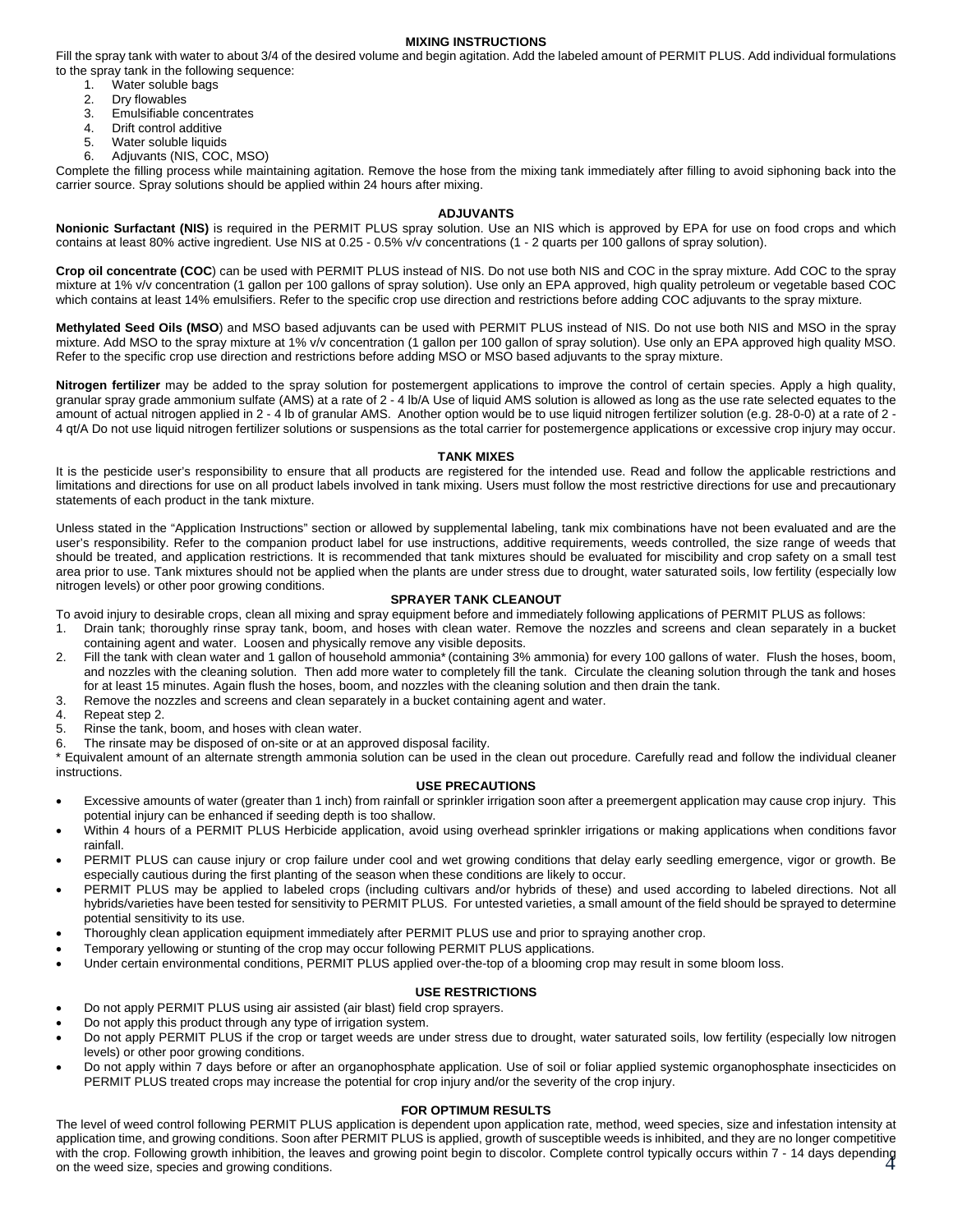## • **Follow mixing instructions regarding adjuvants.**

## • **For preemergence applications:**

- If susceptible weeds are present prior to crop emergence, use a surfactant as directed in the "Adjuvants" section.
- Activating soil moisture is necessary for optimum preemergent weed control.
- Preemergent weed control may be improved by incorporating PERMIT PLUS with irrigation (1/4 1/2 inch maximum).
- Preemergence applications of PERMIT PLUS when weed coverage prevents contact with the soil will result in reduced or no residual activity.

## • **For postemergence applications:**

- Treat young actively growing broadleaf weeds 1 3 inches in height. Larger weeds may not be adequately controlled.
- Treat actively growing nutsedge plants at the 3 5 leaf stage.
- Wait to overhead sprinkler irrigate for 2 3 days after a postemergence application.
- Avoid applications when weeds are under drought, stress, disease, or insect damage.
- Use of PERMIT PLUS without an adjuvant can result in reduced efficacy.

#### **WEEDS CONTROLLED BY PERMIT PLUS ALONE**   $C =$  Control,  $S =$  Suppression,  $NA =$  No Activity

| <b>WEED SPECIES</b>               | <b>SCIENTIFIC NAME</b>      | .<br>PREEMERGENT<br><b>ACTIVITY</b> | "<br><b>POSTEMERGENT</b><br><b>ACTIVITY</b> | <b>WEED HEIGHT (IN)</b><br>3/4 OZ/ACRE | WEED HEIGHT (IN)<br>1 to 1 1/2 OZ/ACRE |
|-----------------------------------|-----------------------------|-------------------------------------|---------------------------------------------|----------------------------------------|----------------------------------------|
| Alligator weed                    | Alternanthera philoxeroides | <b>NA</b>                           | S                                           | 1 to $2$                               | 1 to $6$                               |
| Amaranth, spiny <sup>2</sup>      | Amaranthus spinosus         | $C^2$                               | $C^2$                                       | 1 to $3$                               | 1 to $6$                               |
| Barnyardgrass                     | Echinochloa crusgalli       | S                                   | <b>NA</b>                                   | $---$                                  | $\cdots$                               |
| <b>Bindweed</b>                   | Calystegia sepium           | <b>NA</b>                           | $\mathbb S$                                 | 1 to $2$                               | 1 to 4                                 |
| <b>Burcucumber</b>                | Sicyos angulatus            | <b>NA</b>                           | S                                           | 1 to $3$                               | 1 to 12                                |
| California arrowhead <sup>3</sup> | Sagittaria montevidensis    | <b>NA</b>                           | $C^3$                                       | 1 to $2$                               | 1 to $4$                               |
| Chickweed, common                 | Stellaria media             | C                                   | <b>NA</b>                                   | ----                                   | ----                                   |
| Cocklebur, common                 | Xanthium strumarium         | C                                   | С                                           | 1 to $9$                               | 1 to 14                                |
| Corn spurry                       | Spergula arvensis           | $\mathsf{C}$                        | $\mathbf C$                                 | 1 to $2$                               | 1 to $4$                               |
| Cutleaf groundcherry              | Physalis angulata           | $\mathsf C$                         | $\mathsf C$                                 | $1$ to $3$                             | 1 to $4$                               |
| Dayflower                         | Commelina spp.              | $\mathsf C$                         | S                                           | 1 to $2$                               | 1 to $4$                               |
| Dayflower, spreading              | Commelina diffusa           | $\mathsf C$                         | S                                           | 1 to $2$                               | 1 to $4$                               |
| Deadnettle, purple                | Lamium purpureum            | C                                   | <b>NA</b>                                   |                                        | ----                                   |
| Devils claw                       | Proboscidea louisianica     | <b>NA</b>                           | $\mathsf C$                                 | 1 to $2$                               | 1 to $4$                               |
| Ducksalad                         | Heteranthera limosa         | <b>NA</b>                           | $\mathbf C$                                 | 1 to $2$                               | 1 to $2$                               |
| Eclipta                           | Ecilpta prostrata           | $\mathbf C$                         | S                                           | 1 to $2$                               | 1 to $4$                               |
| Flatsedge, rice <sup>3</sup>      | Cyperus iria                | S <sup>3</sup>                      | $C^3$                                       | 1 to $9$                               | 1 to 12                                |
| Fleabane, Philadelphia            | Erigeron philadelphicus     | <b>NA</b>                           | $\mathbf C$                                 | $1$ to $3$                             | $1$ to $3$                             |
| Galinsoga                         | Galinsoga spp.              | $\mathsf C$                         | $\mathsf C$                                 | 1 to $2$                               | 1 to $4$                               |
| Galinsoga, hairy                  | Galinsoga quadriradiata     | C                                   | $\mathbf C$                                 | $1$ to $2$                             | 1 to $4$                               |
| Golden crownbeard                 | Verbesina encelioides       | <b>NA</b>                           | $\mathsf C$                                 | $1$ to $2$                             | 1 to $4$                               |
| Goosefoot                         | Chenopodium californicum    | $\mathbf C$                         | $\mathsf C$                                 | $1$ to $2$                             | 1 to $4$                               |
| Groundsel, common                 | Senecio vulgaris            | $\mathsf C$                         | <b>NA</b>                                   |                                        |                                        |
| Henbit                            | Lamium amplexicaule         | S                                   | <b>NA</b>                                   | $---$                                  | $\cdots$                               |
| Horseweed/Marestail <sup>2</sup>  | Conyza canadensis           | C <sup>2</sup>                      | <b>NA</b>                                   | ----                                   | ----                                   |
| Horsetail                         | Equisetum arvense           | <b>NA</b>                           | S                                           | 1 to $2$                               | 1 to $4$                               |
| Jimsonweed                        | Datura stramonium           | $\mathbf C$                         | <b>NA</b>                                   | $\cdots$                               | ----                                   |
| Jointvetch                        | Aeschynomene virginica      | <b>NA</b>                           | $\mathsf C$                                 | 1 to $2$                               | 1 to $4$                               |
| Kochia <sup>2</sup>               | Kochia scoparia             | $C^2$                               | S <sup>2</sup>                              | $1$ to $3$                             | $1$ to $6$                             |
| Ladysthumb                        | Polygonum persicaria        | $\mathbf C$                         | $\mathbf C$                                 | $1$ to $2$                             | 1 to $4$                               |
| Lambsquarter, common              | Chenopodium album           | ${\bf C}$                           | $C^2$                                       | $\cdots$                               | $\cdots$                               |

5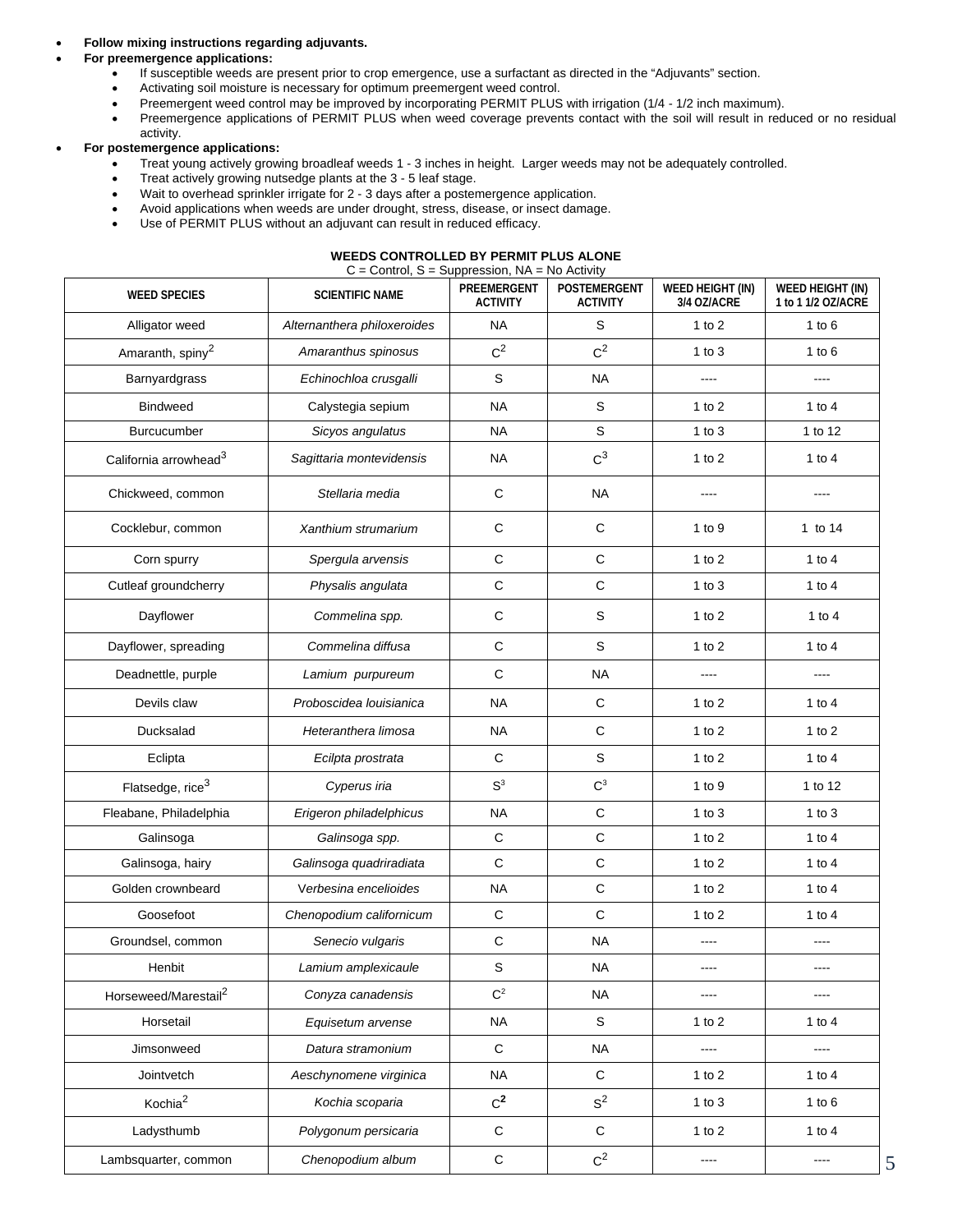| <b>WEED SPECIES</b>                     | <b>SCIENTIFIC NAME</b>  | PREEMERGENT<br><b>ACTIVITY</b> | <b>POSTEMERGENT</b><br><b>ACTIVITY</b> | <b>WEED HEIGHT (IN)</b><br>3/4 OZ/ACRE | <b>WEED HEIGHT (IN)</b><br>1 to 1 1/2 OZ/ACRE |
|-----------------------------------------|-------------------------|--------------------------------|----------------------------------------|----------------------------------------|-----------------------------------------------|
| Lettuce, prickly                        | Lactuca serriola        | C                              | <b>NA</b>                              |                                        | ----                                          |
| Mallow, common                          | Malva neglecta          | $\mathsf C$                    | <b>NA</b>                              |                                        | ----                                          |
| Mallow, Venice                          | Hibiscus trionum        | $\mathsf C$                    | $\mathbf C$                            | 1 to $3$                               | 1 to 12                                       |
| Mayweed chamomile (dog<br>fennel)       | Anthemis cotula         | $\mathsf C$                    | <b>NA</b>                              |                                        | ----                                          |
| Milkweed, common                        | Asclepias syriaca       | <b>NA</b>                      | $\mathbf S$                            | 1 to $5$                               | 1 to 12                                       |
| Milkweed, honeyvine                     | Ampelamus albidus       | <b>NA</b>                      | $\mathbf S$                            | 1 to $3$                               | 1 to $6$                                      |
| Morningglory, ivyleaf <sup>3</sup>      | Ipomoea hederacea       | <b>NA</b>                      | $S^3$                                  | $---$                                  | $1$ to $3$                                    |
| Morningglory, tall <sup>3</sup>         | Ipomoea purpurea        | <b>NA</b>                      | $S^3$                                  | ----                                   | $1$ to $3$                                    |
| Mustard, wild                           | Sinapis arvensis        | $\mathbf C$                    | $\mathsf C$                            | 1 to $3$                               | 1 to $6$                                      |
| Nutsedge, yellow <sup>1</sup>           | Cyperus esculentus      | S                              | C <sup>1</sup>                         | $3$ to $6$                             | 3 to 12                                       |
| Nutsedge, purple <sup>1</sup>           | Cyperus rotundus        | $\mathbb S$                    | C <sup>1</sup>                         | $3$ to $6$                             | 3 to 12                                       |
| Passionflower, maypop                   | Passiflora incarnata    | <b>NA</b>                      | $\mathbf C$                            | 1 to $3$                               | 1 to $3$                                      |
| Pennycress, field                       | Thlaspi arvense         | $\mathbb S$                    | $\mathbf S$                            |                                        | ----                                          |
| Pepperweed, field                       | Lepidium campestre      | S                              | $\mathbf S$                            |                                        | ----                                          |
| Pepperweed, Virginia                    | Lepidium virginicum     | S                              | $\mathbf S$                            |                                        | ----                                          |
| Pigweed, redroot <sup>2</sup>           | Amaranthus retroflexus  | $C^2$                          | $C^2$                                  | 1 to $3$                               | 1 to $6$                                      |
| Pigweed, smooth <sup>2</sup>            | Amaranthus hybridus     | $C^2$                          | $C^2$                                  | 1 to $3$                               | 1 to $6$                                      |
| Plantain                                | Plantago major          | $\mathbf C$                    | <b>NA</b>                              |                                        |                                               |
| Pokeweed, common                        | Phytolacca Americana    | <b>NA</b>                      | $\mathbf C$                            | 1 to $3$                               | 1 to $6$                                      |
| Purslane                                | Portulaca oleracea      | S                              | <b>NA</b>                              | ----                                   | ----                                          |
| Radish, wild                            | Raphanus raphanistrum   | $\mathbf C$                    | $\mathbf C$                            | 1 to $3$                               | 1 to $6$                                      |
| Ragweed, common <sup>2</sup>            | Ambrosia artemisiifolia | $C^2$                          | $C^2$                                  | 1 to $9$                               | 1 to 12                                       |
| Ragweed, giant <sup>2</sup>             | Ambrosia trifida        | <b>NA</b>                      | C <sup>2</sup>                         | $1$ to $3$                             | $1$ to $6$                                    |
| Redstem <sup>3</sup>                    | Ammannia auriculata     | <b>NA</b>                      | $C^3$                                  | $1$ to $2$                             | $1$ to $4$                                    |
| Ricefield Bulrush <sup>2</sup>          | Scirpus mucronatus      | <b>NA</b>                      | $C^2$                                  | 1 to $2$                               | 1 to $4$                                      |
| Sesbania, hemp                          | Sesbania exaltata       | $\mathsf S$                    | $\mathbf C$                            | 1 to $3$                               | $1$ to $6$                                    |
| Shepherd's purse                        | Capsella bursa-pastoris | $\mathbf C$                    | $\mathbf S$                            | 1 to $2$                               | 1 to $4$                                      |
| Sida, prickly                           | Sida spinosa            | <b>NA</b>                      | $\mathbb S$                            | 1 to $2$                               | 1 to $4$                                      |
| Smallflower umbrella sedge <sup>2</sup> | Cyperus difformis       | <b>NA</b>                      | $C^2$                                  | 1 to $2$                               | 1 to $4$                                      |
| Smartweed, Annual                       | Polygonum spp.          | $\mathsf C$                    | $\mathbf C$                            | 1 to $6$                               | $1$ to $9$                                    |
| Smartweed, Pennsylvania                 | Polygonum pensylvanicum | $\mathbf C$                    | $\mathbf S$                            | 1 to $2$                               | 1 to $4$                                      |
| Sunflower                               | Helianthus spp.         | $\mathbf C$                    | $\mathbf C$                            | 1 to 12                                | 1 to 15                                       |
| Texasweed                               | Caperonia palustris     | <b>NA</b>                      | $\mathsf C$                            | $1$ to $3$                             | $1$ to $3$                                    |
| Velvetleaf                              | Abutilon theophrasti    | $\mathbf C$                    | $\mathbf C$                            | 1 to $9$                               | 1 to 12                                       |
| Willowherb,                             | Epilobium ciliatum      | $\mathsf C$                    | <b>NA</b>                              | ----                                   | $---$                                         |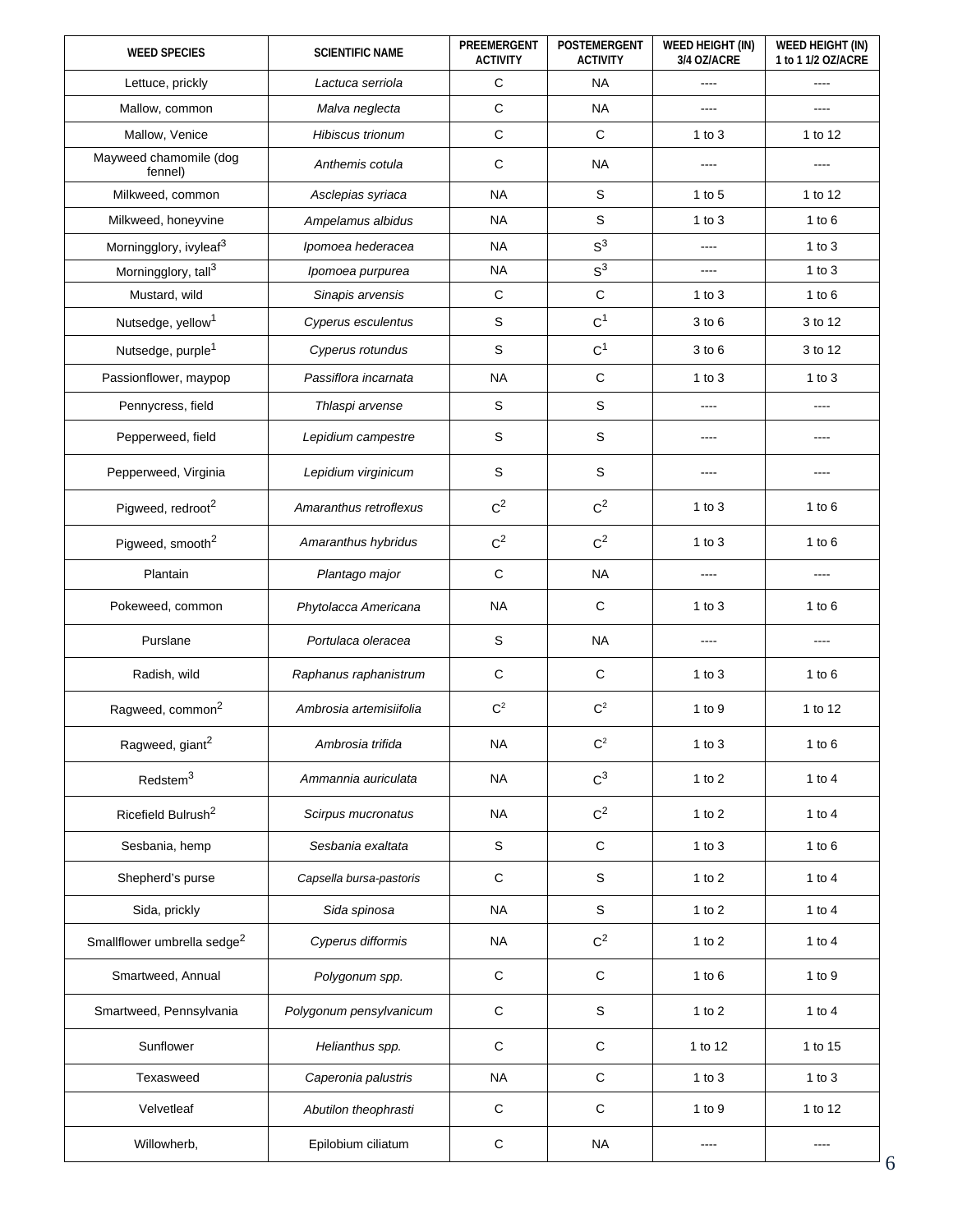| <b>WEED SPECIES</b>   | <b>SCIENTIFIC NAME</b> | PREEMERGENT<br><b>ACTIVITY</b> | POSTEMERGENT<br>ACTIVITY | WEED HEIGHT (IN)<br>3/4 OZ/ACRE | WEED HEIGHT (IN)<br>1 to 1 1/2 OZ/ACRE |
|-----------------------|------------------------|--------------------------------|--------------------------|---------------------------------|----------------------------------------|
| Yellowcress, creeping | Rorippa sylvestris     |                                |                          | to 2                            | l to 4                                 |

1. Heavy infestations of nutsedge may require sequential applications. An earlier treatment may be required to prevent nutsedge from competing with the crop. 2. Certain biotypes of this weed species are known to be resistant to ALS herbicides. Where these ALS-resistant biotypes are known to exist, an appropriate registered herbicide, active against the weed and with another mode of action, can be used alone or in tank mixtures with PERMIT PLUS to control these biotypes.

3. Use maximum label rates for best results. In rice fields the addition of MSO and MSO based adjuvants will improve level of control.

## **APPLICATION INSTRUCTIONS PREHARVEST INTERVAL**

The required days between last application and harvest (PHI) are given in ( ) after each crop name.

| <b>CROP</b>                | <b>OZ/ACRE</b>         | <b>DIRECTIONS FOR USE</b>                                                                                                                                                                                                                                                                                                                                                                                                                                                                                                                                                                                   |
|----------------------------|------------------------|-------------------------------------------------------------------------------------------------------------------------------------------------------------------------------------------------------------------------------------------------------------------------------------------------------------------------------------------------------------------------------------------------------------------------------------------------------------------------------------------------------------------------------------------------------------------------------------------------------------|
| <b>CORN, FIELD</b><br>(30) | 3/4                    | <b>PERMIT PLUS Postemergence Field Corn Applications:</b><br>Apply foliar ground applications of PERMIT PLUS broadcast at 3/4 oz/A on 2-6 leaf corn (1-5 collars) using a<br>minimum of 10 gallons of water per acre.<br>Apply foliar aerial applications of PERMIT PLUS broadcast at 3/4 oz/A on 2 - 6 leaf corn (1 - 5 collars) using a<br>minimum of 3 to 15 gallons of water per acre.                                                                                                                                                                                                                  |
|                            |                        | Apply PERMIT PLUS to field corn hybrids with a Relative Maturity (RM) of 88 days or more, including "food grade"<br>(yellow dent, hard endosperm), waxy and high-oil corn. Not all field corn hybrids of less than 88 days RM, not all<br>white corn hybrids or Hi-Lysine hybrids have been tested for crop safety, nor does Gowan Company have access<br>to all seed company data. Consequently, injury arising from the use of PERMIT PLUS on these types of corn is the<br>responsibility of the user. Consult with your seed supplier before applying PERMIT PLUS to any of these corn types.           |
|                            |                        | <b>PERMIT PLUS Tank Mixtures in Field Corn:</b><br>It is the pesticide user's responsibility to ensure that all products in the listed mixtures are registered for the intended<br>use. Users must follow the most restrictive directions and precautionary language of the products in the mixture.                                                                                                                                                                                                                                                                                                        |
|                            |                        | Before mixing in the spray tank, test the compatibility mixing all components in a small container in proportionate<br>quantities.                                                                                                                                                                                                                                                                                                                                                                                                                                                                          |
|                            |                        | Tank mixtures should not be applied if the crop is under severe stress due to drought, water-saturated soils, poor<br>fertility (especially low nitrogen levels), hail, frost, insects or when the maximum daytime temperature is above 92°<br>F at time of application. Tank mix applications under these conditions may cause temporary crop injury.                                                                                                                                                                                                                                                      |
|                            |                        | Ensure that spray equipment is set up to avoid applying an excessive rate directly over the rows and into the whorl<br>of the cornstalk. To insure good spray coverage of weeds and to reduce the risk of spraying directly into the whorl,<br>tank mix applications made after corn is 24 inches tall should be directed or semi-directed using drop nozzles.<br><b>PERMIT PLUS Tank Mixture Options in Field Corn:</b><br>Tank mixtures for additional broadleaf weed control, including but not limited to 2,4-D, Armezon®, atrazine,<br>Buctril®, Callisto®, dicamba, Impact®, or Laudis® can be added. |
|                            |                        | Tank mixtures for post emerge grass control, including but not limited to Accent®, Beacon®, Option® or Steadfast®<br>can be added.                                                                                                                                                                                                                                                                                                                                                                                                                                                                          |
|                            |                        | Tank mixtures for additional post emerge grass and broadleaf control, including but not limited to Roundup® brands,<br>glyphosate (glyphosate-tolerant corn only), Ignite® and Liberty® (LibertyLink® hybrids only) can be added.<br>PERMIT PLUS and SOIL RESIDUALS in emerged corn:<br>Alachlor, acetochlor, metolachlor and dimethenamid can be tank mixed with PERMIT PLUS for residual control of                                                                                                                                                                                                       |
|                            |                        | foxtails and other grass weeds in field corn.                                                                                                                                                                                                                                                                                                                                                                                                                                                                                                                                                               |
|                            | <b>PRECAUTIONS:</b>    |                                                                                                                                                                                                                                                                                                                                                                                                                                                                                                                                                                                                             |
|                            | $\bullet$<br>$\bullet$ | Refer to "Use Precautions" and "For Optimum Results" for important usage information.<br>Refer to the "Mixing Instructions" for adding individual formulations into the spray tank.                                                                                                                                                                                                                                                                                                                                                                                                                         |
|                            | <b>RESTRICTIONS:</b>   |                                                                                                                                                                                                                                                                                                                                                                                                                                                                                                                                                                                                             |
|                            | $\bullet$              | Refer to the "Rotational Crop Restrictions" section for all applicable rotational crop restrictions.<br>Do not apply more than 1 application of PERMIT PLUS with a total application not to exceed 3/4 oz/A (0.0314 lb<br>halosulfuron and 0.0042 lb thifensulfuron) per 12 month period.                                                                                                                                                                                                                                                                                                                   |
|                            |                        | Following application to foliage, allow 30 days before grazing domestic livestock, harvesting forage, or harvesting silage.                                                                                                                                                                                                                                                                                                                                                                                                                                                                                 |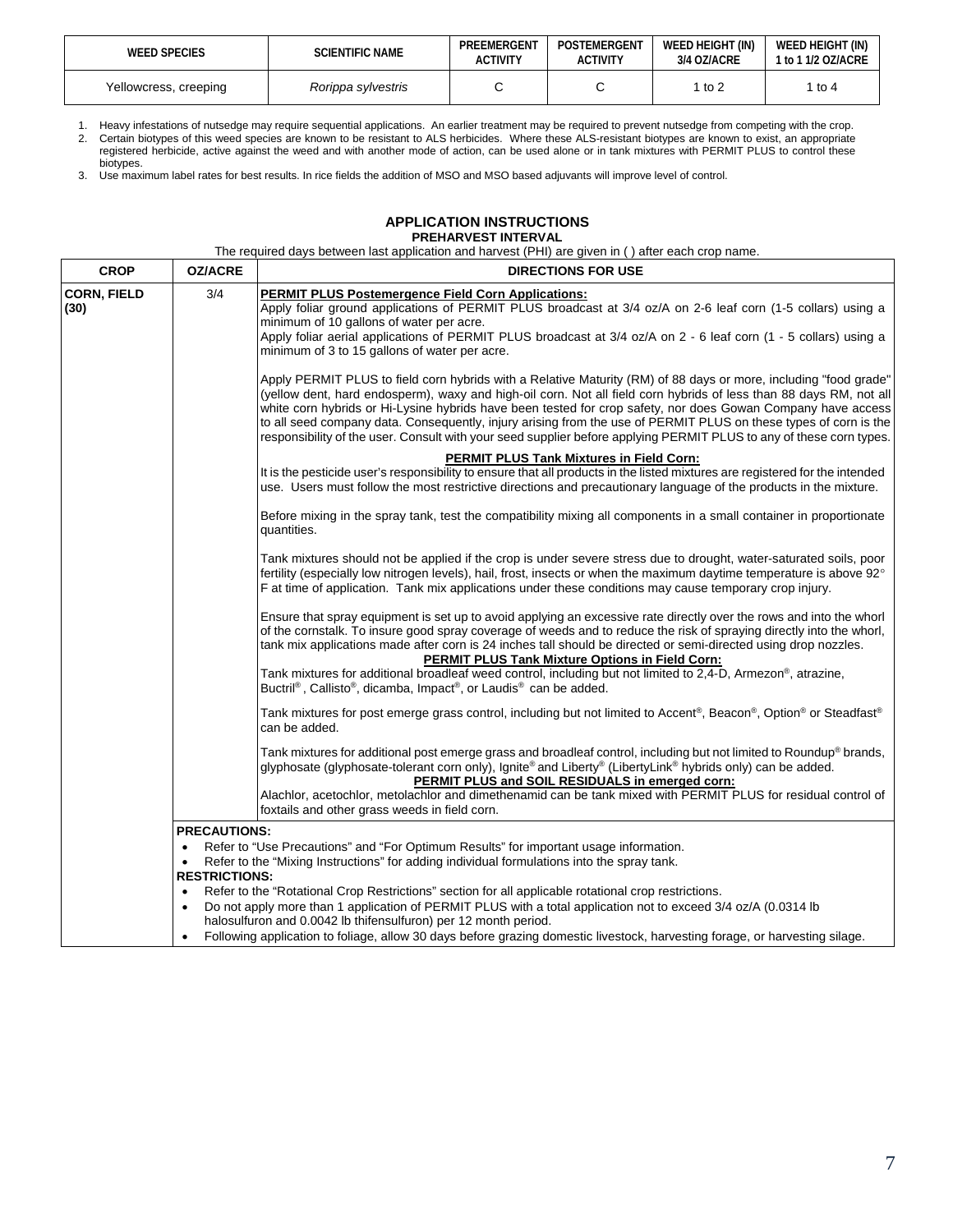| <b>CROP</b>                                                  | <b>OZ/ACRE</b> | <b>DIRECTIONS FOR USE</b>                                                                                                                                                                                                                                                                                                                                                                                                                                                                                                                                                                                                                                                                                                                                                                                                                                                                                                                                                                                                                                                                                                                                                                                                                                                                                                                                                                                                                                              |
|--------------------------------------------------------------|----------------|------------------------------------------------------------------------------------------------------------------------------------------------------------------------------------------------------------------------------------------------------------------------------------------------------------------------------------------------------------------------------------------------------------------------------------------------------------------------------------------------------------------------------------------------------------------------------------------------------------------------------------------------------------------------------------------------------------------------------------------------------------------------------------------------------------------------------------------------------------------------------------------------------------------------------------------------------------------------------------------------------------------------------------------------------------------------------------------------------------------------------------------------------------------------------------------------------------------------------------------------------------------------------------------------------------------------------------------------------------------------------------------------------------------------------------------------------------------------|
| <b>RICE</b><br>KNOT FOR USE IN<br><b>CALIFORNIA)</b><br>(48) | $3/4 - 11/2$   | Apply foliar ground applications of PERMIT PLUS broadcast using a minimum of 10 gallons of water per acre.<br>Apply foliar aerial applications of PERMIT PLUS broadcast using a minimum of 5 to 15 gallons of water per acre.<br>Pre-plant burn down, at planting, and preemergence to rice:<br>Preemergence Pre-plant burn down or At planting:<br>$\bullet$<br>Apply PERMIT PLUS at 3/4 - 1 1/2 oz/A in combination with glyphosate or other suitable agricultural,<br>herbicides for burn down of emerged annual grasses, broadleaf weeds and nutsedge. Do not exceed 1 1/2<br>oz/A (0.0628 lb halosulfuron and 0.0084 lb thifensulfuron) per 12 month period. If this product is applied pre-<br>plant burn down, refer to "Time Interval Before Planting" table for complete directions for use.<br>Postemergence applications to rice:<br>Postemergence applications to rice:<br>$\bullet$<br>Apply PERMIT PLUS for postemergent weed control from prior to the emergence of rice until after permanent<br>flood is established. Apply PERMIT PLUS at 3/4 oz/A (0.0314 lb halosulfuron and 0.0042 lb thifensulfuron),<br>with the total application rate not to exceed 1 1/2 oz/A (0.0628 lb halosulfuron and 0.0084 lb thifensulfuron)<br>per 12 month period.<br>Post Flood Application to rice:<br>Post Flood application to rice:<br>$\bullet$<br>Apply PERMIT PLUS as a dry broadcast applications at 3/4 oz by weight per acre, with the total application |
|                                                              |                | rate not to exceed 1 1/2 oz product by weight per acre per 12 month period.                                                                                                                                                                                                                                                                                                                                                                                                                                                                                                                                                                                                                                                                                                                                                                                                                                                                                                                                                                                                                                                                                                                                                                                                                                                                                                                                                                                            |

| <b>CROP</b>                                                  | <b>OZ/ACRE</b>       | <b>DIRECTIONS FOR USE</b>                                                                                                                                                                                                                                                                                                                                                                                                                                                                                                    |
|--------------------------------------------------------------|----------------------|------------------------------------------------------------------------------------------------------------------------------------------------------------------------------------------------------------------------------------------------------------------------------------------------------------------------------------------------------------------------------------------------------------------------------------------------------------------------------------------------------------------------------|
| <b>RICE</b><br>(NOT FOR USE IN<br><b>CALIFORNIA)</b><br>(48) | 3/4                  | <b>PERMIT PLUS Tank Mixtures for Rice:</b><br>It is the pesticide user's responsibility to ensure that all products in the listed mixtures are registered for the intended<br>use. Users must follow the most restrictive directions and precautionary language of the products in the mixture.<br>Before mixing in the spray tank, test the compatibility mixing all components in a small container in proportionate<br>quantities. Refer to "Mixing instructions" for adding individual formulations into the spray tank. |
|                                                              |                      | Tank mixtures should not be applied if the crop is under severe stress due to drought, poor fertility (especially low<br>nitrogen levels), hail, frost and insects. Tank mix applications under these conditions may cause temporary crop<br>injury.                                                                                                                                                                                                                                                                         |
|                                                              |                      | <b>Preemergence &amp; Pre-Plant Applications:</b><br>Tank mixtures for additional preemergent weed control, including but not limited to Bolero®, Command® 3ME,<br>glyphosate, pendimethalin or quinclorac can be added.                                                                                                                                                                                                                                                                                                     |
|                                                              |                      | <b>Postemergence Applications:</b><br>Tank mixtures for post emerge grass control, including but not limited to Newpath®, Beyond®, Propanil, Facet®,<br>Grasp®, and Regiment® can be added.                                                                                                                                                                                                                                                                                                                                  |
|                                                              |                      | Tank mixtures for additional broadleaf weed control, including but not limited to Grandstand®, Propanil and<br>Propanil products, Aim®, Facet®, Basagran®, Londax®, Grasp®, Regiment®, NewPath®, Beyond® and 2,4-D can be<br>added.                                                                                                                                                                                                                                                                                          |
|                                                              |                      | Insecticide and fungicide products can be tank mixed with PERMIT PLUS.                                                                                                                                                                                                                                                                                                                                                                                                                                                       |
|                                                              |                      | Do not apply more than 3/4 oz/A (0.0314 lb halosulfuron and 0.0042 lb thifensulfuron) per application, with the total<br>not to exceed 1 1/2 oz/A (0.0628 lb halosulfuron and 0.0084 lb thifensulfuron) per 12 month period.<br><b>Sequential Applications:</b>                                                                                                                                                                                                                                                              |
|                                                              |                      | PERMIT PLUS can be applied sequentially with other herbicides. Read all tank mix herbicide labels for application<br>information, restrictions and precautions.                                                                                                                                                                                                                                                                                                                                                              |
|                                                              | <b>PRECAUTIONS:</b>  |                                                                                                                                                                                                                                                                                                                                                                                                                                                                                                                              |
|                                                              | $\bullet$            | The addition of MSO can enhance control of emerged broadleaf weeds.<br>Refer to "Weeds controlled" chart for applications specific to weed height.                                                                                                                                                                                                                                                                                                                                                                           |
|                                                              | $\bullet$            | Refer to "Application Equipment and Instructions" section for spray drifts management techniques.                                                                                                                                                                                                                                                                                                                                                                                                                            |
|                                                              | to ALS herbicides.   | To ensure product effectiveness avoid using PERMIT PLUS on rice fields which have a history of weed biotypes resistant                                                                                                                                                                                                                                                                                                                                                                                                       |
|                                                              |                      | Control of emerged weeds with foliar applications is best when 70% - 80% of the weed foliage is exposed.                                                                                                                                                                                                                                                                                                                                                                                                                     |
|                                                              | <b>RESTRICTIONS:</b> | Control of submerged weeds is best when weeds have 2 leaves or less.                                                                                                                                                                                                                                                                                                                                                                                                                                                         |
|                                                              | $\bullet$            | Do not apply more than 2 applications with the total application not to exceed 11/2 oz/A (0.0628 lb Halosulfuron and 0.0084                                                                                                                                                                                                                                                                                                                                                                                                  |
|                                                              | $\bullet$            | Ib thifensulfuron) per 12 month period.<br>Do not reintroduce water into rice fields or checks for at least 24 hours following foliar applications of PERMIT PLUS.<br>Do not apply within 48 days of harvest.                                                                                                                                                                                                                                                                                                                |
|                                                              | $\bullet$            | Minimum 14 days between applications.                                                                                                                                                                                                                                                                                                                                                                                                                                                                                        |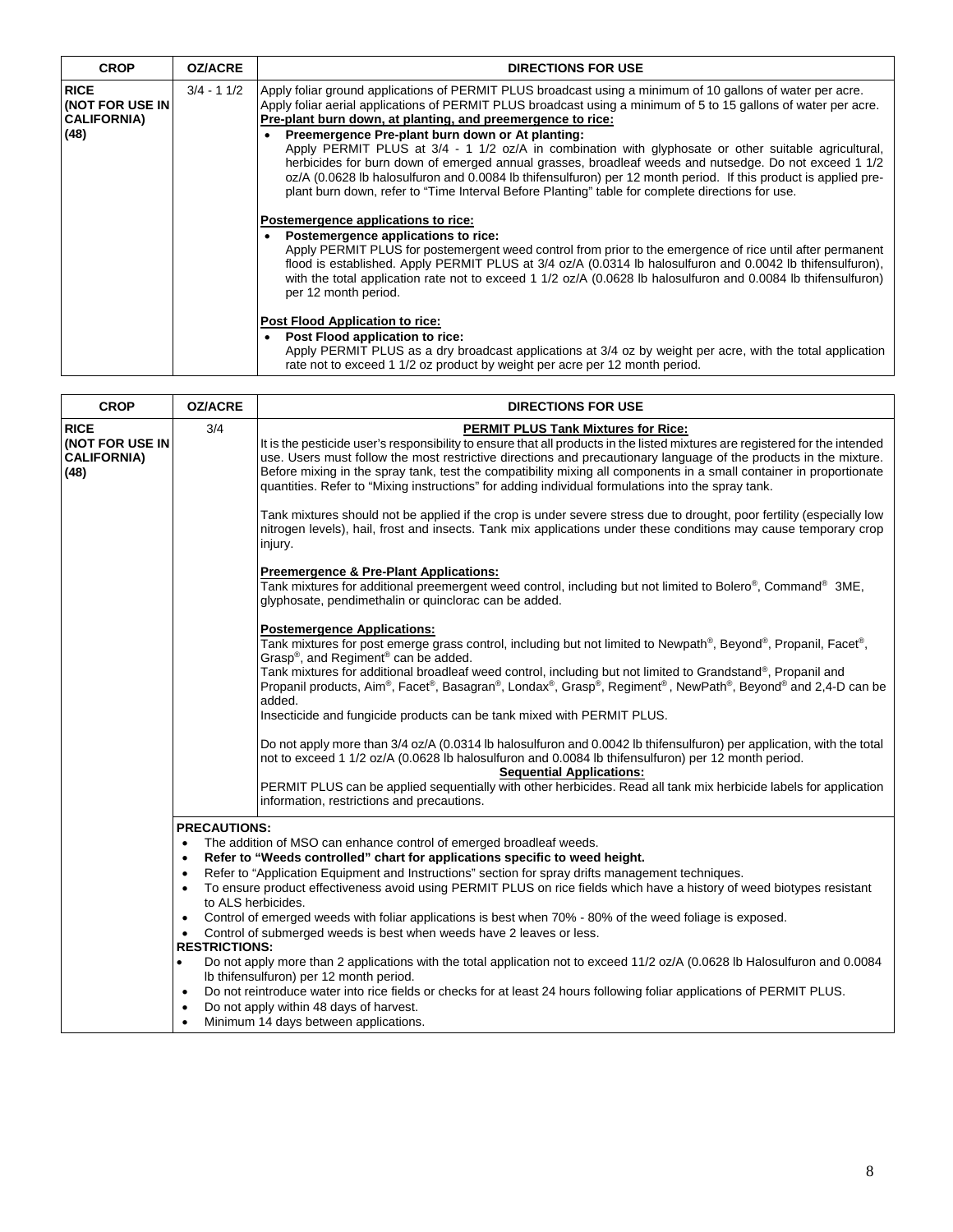| <b>CROP</b>                                                       | <b>OZ/ACRE</b> | <b>DIRECTIONS FOR USE</b>                                                                                                                                                                                                                                                                                                                                                                                                                                                                                                                                                                                                                                                                                                                                                                                                                                                                                                                                                                                              |
|-------------------------------------------------------------------|----------------|------------------------------------------------------------------------------------------------------------------------------------------------------------------------------------------------------------------------------------------------------------------------------------------------------------------------------------------------------------------------------------------------------------------------------------------------------------------------------------------------------------------------------------------------------------------------------------------------------------------------------------------------------------------------------------------------------------------------------------------------------------------------------------------------------------------------------------------------------------------------------------------------------------------------------------------------------------------------------------------------------------------------|
| <b>SULFONYLUREA</b><br>- TOLERANT<br><b>SOYBEAN (STS)</b><br>(88) | $3/4 - 11/2$   | Preemergence or Preplant Spring Application Varieties Tolerant to Sulfonyl-Urea Herbicides (STS)<br>Apply PERMIT PLUS at a rate of $3/4 - 1$ 1/2 oz/A for contact and residual control or suppression of many labeled<br>broadleaf winter and early germinating summer annual weeds. Do not exceed 1 1/2 oz/A (0.0628 lb Halosulfuron<br>and 0.0084 lb Thifensulfuron) per 12 month period. Make applications to actively growing weeds free of visible<br>stresses for best activity to occur.<br>Tank Mixtures for (STS) Soybeans:<br>It is the pesticide user's responsibility to ensure that all products in the listed mixtures are registered for the intended<br>use. Users must follow the most restrictive directions and precautionary language of the products in the mixture.<br>Before mixing in the spray tank, test the compatibility mixing all components in a small container in proportionate<br>quantities. Refer to "Mixing instructions" for adding individual formulations into the spray tank. |
|                                                                   |                | For enhanced control of broadleaf winter or early germinating summer annual weeds, PERMIT PLUS can be tank<br>mixed with glyphosate and/or 2,4-D LV ester. Base the use rate of 2,4-D or glyphosate on the label range of the<br>given product and formulation chosen and follow all other use restrictions. If emerged grasses are present, always<br>add glyphosate to control these weeds.<br>To maximize burndown of existing broadleaf weeds, always add a COC (1% v/v) and granular AMS (2 - 4 lb/A) or<br>UAN $(1 - 2\% v/v)$ to the mix.<br>In reduced tillage systems, do not make any tillage operation after application of PERMIT PLUS.<br>While no instances of crop injury to sulfonyl-urea tolerant varieties have been seen from spring preplant or                                                                                                                                                                                                                                                    |
|                                                                   |                | preemergence applications in research trials, not all soybeans have been screened for tolerance to PERMIT PLUS.<br>Please consult with local seen agronomists for herbicide tolerance information. Do not apply PERMIT PLUS if plans<br>include planting Adzuki beans as unacceptable crop injury could result.                                                                                                                                                                                                                                                                                                                                                                                                                                                                                                                                                                                                                                                                                                        |

| <b>CROP</b>                                                       | <b>OZ/ACRE</b>                                                                     | <b>DIRECTIONS FOR USE</b>                                                                                                                                                                                                                                                                                                                                                                                                                                                                                                                                                                                                                                                                                                                                             |
|-------------------------------------------------------------------|------------------------------------------------------------------------------------|-----------------------------------------------------------------------------------------------------------------------------------------------------------------------------------------------------------------------------------------------------------------------------------------------------------------------------------------------------------------------------------------------------------------------------------------------------------------------------------------------------------------------------------------------------------------------------------------------------------------------------------------------------------------------------------------------------------------------------------------------------------------------|
| <b>SULFONYLUREA</b><br>- TOLERANT<br><b>SOYBEAN (STS)</b><br>(88) | 3/4                                                                                | Postemergence Applications to Soybean Varieties Tolerant to Sulfonyl-Urea Herbicides (STS)<br>Apply PERMIT PLUS at a rate of 3/4 oz/A (0.0314 lb halosulfuron and 0.0042 lb thifensulfuron) for contact and<br>residual control of many broadleaf weeds and nutsedge. Apply PERMIT PLUS once per season as a<br>postemergence treatment to varieties which are sulfonyl-urea tolerant (STS). Apply PERMIT PLUS from V2 through<br>R <sub>2</sub> stage.                                                                                                                                                                                                                                                                                                               |
|                                                                   |                                                                                    | Do not apply more than 3/4 oz/A (0.0314 lb halosulfuron and 0.0042 lb thifensulfuron) per application. Not to exceed<br>1 1/2 oz/A (0.0628 lb Halosulfuron and 0.0084 lb thifensulfuron) per 12 month period.<br><b>Tank Mixtures for Soybeans:</b><br>PERMIT PLUS can be tank mixed with glyphosate or glufosinate if the soybean variety has the respective herbicide<br>tolerant trait. Other herbicides can be tank mixed with PERMIT PLUS. Read all tank mix herbicide labels for<br>application information, restrictions and precautions.                                                                                                                                                                                                                      |
|                                                                   |                                                                                    | Always add a NIS (0.25 - 0.5% v/v) or COC (1% v/v) and granular AMS (2 - 4 lb/A) or UAN (1 - 2% v/v) to the mix.<br>Applications can be made to actively growing weeds free of stress for best activity to occur.                                                                                                                                                                                                                                                                                                                                                                                                                                                                                                                                                     |
|                                                                   |                                                                                    | Apply only to Sulfonyl-Urea Herbicides (STS) or sever crop injury will result.<br>Occasional phytotoxicity symptoms may appear on some susceptible sulfonyl-urea tolerant varieties when this<br>product is applied post emergent. Possible symptoms could include stunting (seen as a reduction in leaf size or<br>internode length), yellowing leaves and/or red veins, and necrosis of the leaves and petioles. In varieties evaluated<br>that have exhibited these symptoms, crop has quickly recovered after metabolizing the product. The potential for<br>soybean injury is most pronounced with applications made during hot, humid conditions, under widely fluctuating<br>weather or temperature conditions, or with applications to soybeans under stress. |
|                                                                   | <b>PRECAUTIONS:</b><br>$\bullet$<br><b>RESTRICTIONS:</b><br>$\bullet$<br>$\bullet$ | Refer to the "Weeds Controlled" section for specific weed control directions.<br>Refer to "Use Precautions" and "For Optimum Results" for important usage information.<br>Grazing or feeding of treated soybean forage/silage and hay is prohibited.<br>Do not apply more than 2 applications with a total application not to exceed 1 1/2 oz (0.0628 lb Halosulfuron and 0.0084 lb<br>thifensulfuron) per 12 month period.<br>Minimum 14 days between applications.                                                                                                                                                                                                                                                                                                  |
| <b>FALLOW</b><br><b>GROUND</b><br>(30)                            | $3/4 - 11/2$                                                                       | Apply foliar ground applications of PERMIT PLUS broadcast using a minimum of 10 gallons of water per acre.<br>Apply foliar aerial applications of PERMIT PLUS broadcast using a minimum of 5 to 15 gallons of water per acre.<br>Apply PERMIT PLUS broadcast to fallow ground at use rates of 3/4 - 1 1/2 oz of product by weight per acre.<br><b>Tank Mixtures</b><br>This product may be applied in combination with other products that are registered for the same application. It is<br>the pesticide user's responsibility to ensure that all products in the listed mixtures are registered for the intended<br>use. Users must follow the most restrictive directions and precautionary language of the products in the mixture.                              |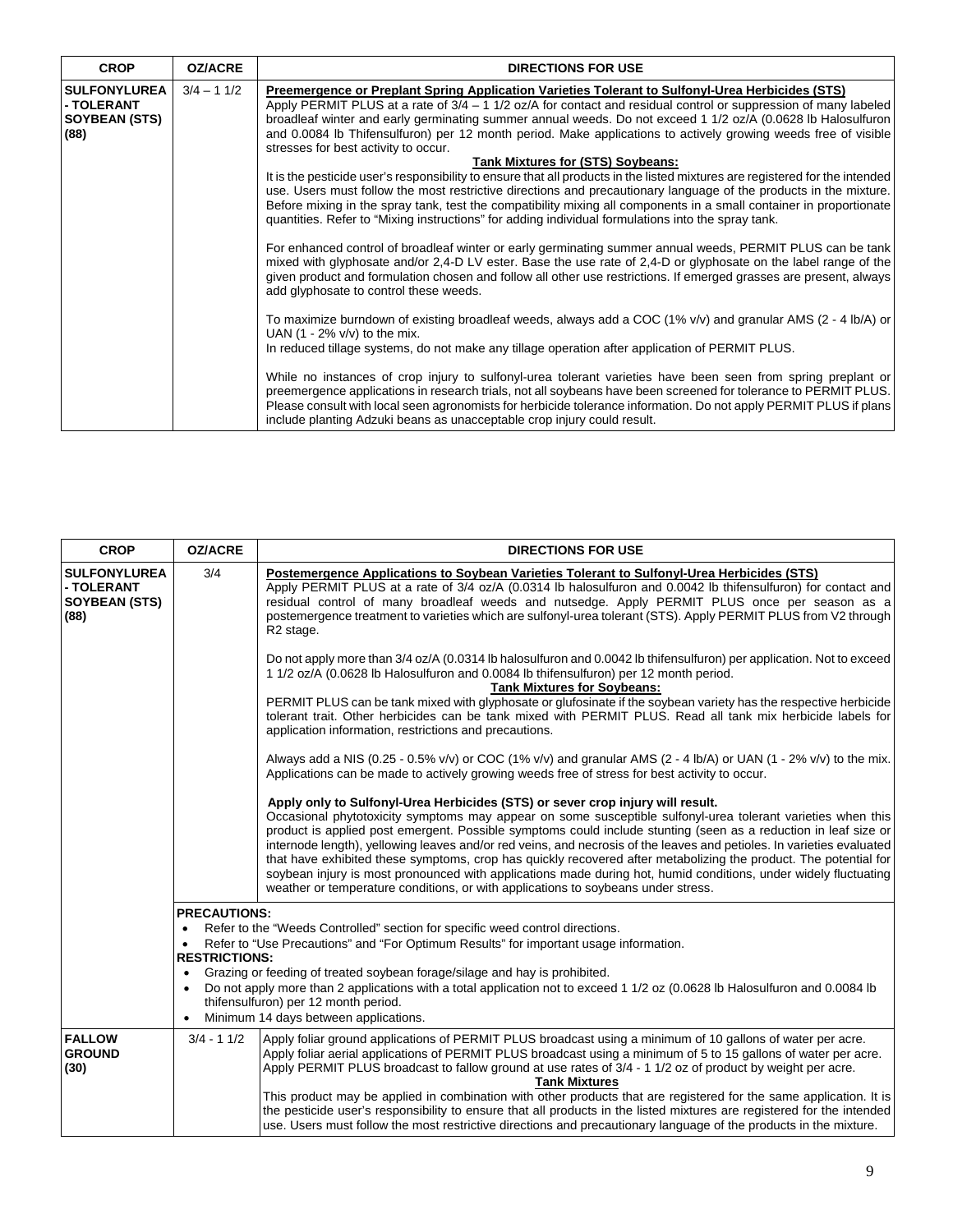| <b>CROP</b> | <b>OZ/ACRE</b>                              | <b>DIRECTIONS FOR USE</b>                                                                                                                                                                                                                                                                                                                                                                                                           |
|-------------|---------------------------------------------|-------------------------------------------------------------------------------------------------------------------------------------------------------------------------------------------------------------------------------------------------------------------------------------------------------------------------------------------------------------------------------------------------------------------------------------|
|             | <b>PRECAUTIONS:</b><br><b>RESTRICTIONS:</b> | Refer to the "Weeds Controlled" section for specific weed control directions.<br>Refer to Use Precautions" and "For Optimum Results" for important usage information.<br>Refer to the "Rotational Crop Restrictions" for applicable rotational crop information.<br>Do not apply more than 2 applications with a total application not to exceed 3 oz/A (0.126 lb Halosulfuron and 0.017 lb<br>thifensulfuron) per 12 month period. |
|             |                                             | Minimum 14 days between applications.                                                                                                                                                                                                                                                                                                                                                                                               |

## **ROTATIONAL CROP RESTRICTIONS**

Rotation intervals below may need to be extended if drought or cool conditions prevail. Gowan Company recommends that the end user test this product in order to determine its suitability for such intended use. It may be appropriate to use shorter Intervals in areas where local experience has demonstrated safety. In the event of crop failure, labeled crops may be planted back into the treated area at the user's risk for potential phytotoxicity to the subsequent crop. When using PERMIT PLUS in tank mixes, refer to the individual product labels being tank mixed. To determine rotational crop restrictions follow the longest rotational limitation of the product being tank mixed.

#### **TIME INTERVAL BEFORE PLANTING (Months after treatment with PERMIT PLUS)**

| <b>CROP</b>                            | <b>MONTHS</b>  | <b>EXCEPTIONS</b>                                                          |
|----------------------------------------|----------------|----------------------------------------------------------------------------|
| IR/IMR Field corn                      | 0              |                                                                            |
| Soybeans (Sulfonyl-urea Tolerant)      | 0              |                                                                            |
| Rice                                   | 0              |                                                                            |
| IT Field corn                          | $\mathbf{1}$   |                                                                            |
| Normal Field corn                      | 1              |                                                                            |
| Dry Beans                              | 1.5            |                                                                            |
| Sugarcane                              | 1.5            |                                                                            |
| Barley (winter)                        | $\overline{2}$ |                                                                            |
| <b>Forage Grasses</b>                  | $\overline{c}$ |                                                                            |
| Oats                                   | $\overline{2}$ |                                                                            |
| <b>Proso Millet</b>                    | $\mathbf 2$    |                                                                            |
| Rye (winter)                           | $\overline{2}$ |                                                                            |
| Seed corn                              | 2              |                                                                            |
| Sorghums                               | $\overline{2}$ |                                                                            |
| Spring cereal crops                    | $\overline{2}$ |                                                                            |
| Wheat (winter)                         | $\mathbf 2$    |                                                                            |
| Popcorn, Sweetcorn                     | 3              |                                                                            |
| Cotton                                 | 4              |                                                                            |
| Peanuts                                | 6              |                                                                            |
| Tomato (transplant)                    | 8              | 2 months in the northeast, Midwest, and southeast, 3 months in TX          |
| Alfalfa                                | 9              |                                                                            |
| <b>Clovers</b>                         | 9              |                                                                            |
| <b>Field Peas</b>                      | 9              |                                                                            |
| Peas                                   | 9              |                                                                            |
| Potatoes                               | 9              |                                                                            |
| Pumpkins, Squash                       | 9              | 2 months in the southeast                                                  |
| <b>Cucumbers</b>                       | 9              | 2 months in the northeast, midwest, and southeast, 3 months in TX          |
| Soybeans                               | 9              | Where pH is less than 7.5 the interval is 2 months                         |
| Melons                                 | 9              | 2 months in the southeast and TX                                           |
| Snap Beans                             | 9              | 2 months in the northeast, Midwest, and southeast, 3 months in TX          |
| Peppers                                | 10             | 3 months in TX                                                             |
| Eggplant                               | 12             |                                                                            |
| Radish                                 | 15             |                                                                            |
| Cabbage                                | 15             |                                                                            |
| Canola                                 | 15             |                                                                            |
| Carrot                                 | 15             |                                                                            |
| Mint                                   | 18             |                                                                            |
| Broccoli, Cauliflower, Collards        | 18             |                                                                            |
| Leeks, Onions                          | 18             |                                                                            |
| Lettuce crops                          | 18             |                                                                            |
| Sunflowers                             | 21             |                                                                            |
| Sugar beet (Michigan only)             | 24             |                                                                            |
| Sugar beet and Red beet                | 24             | Where rainfall is sparse or irrigation required, the interval is 36 months |
| Spinach                                | 21             |                                                                            |
| Sugar beet (ND, MN, Red River Valley)* | 36             |                                                                            |
| Strawberries                           | 36             |                                                                            |